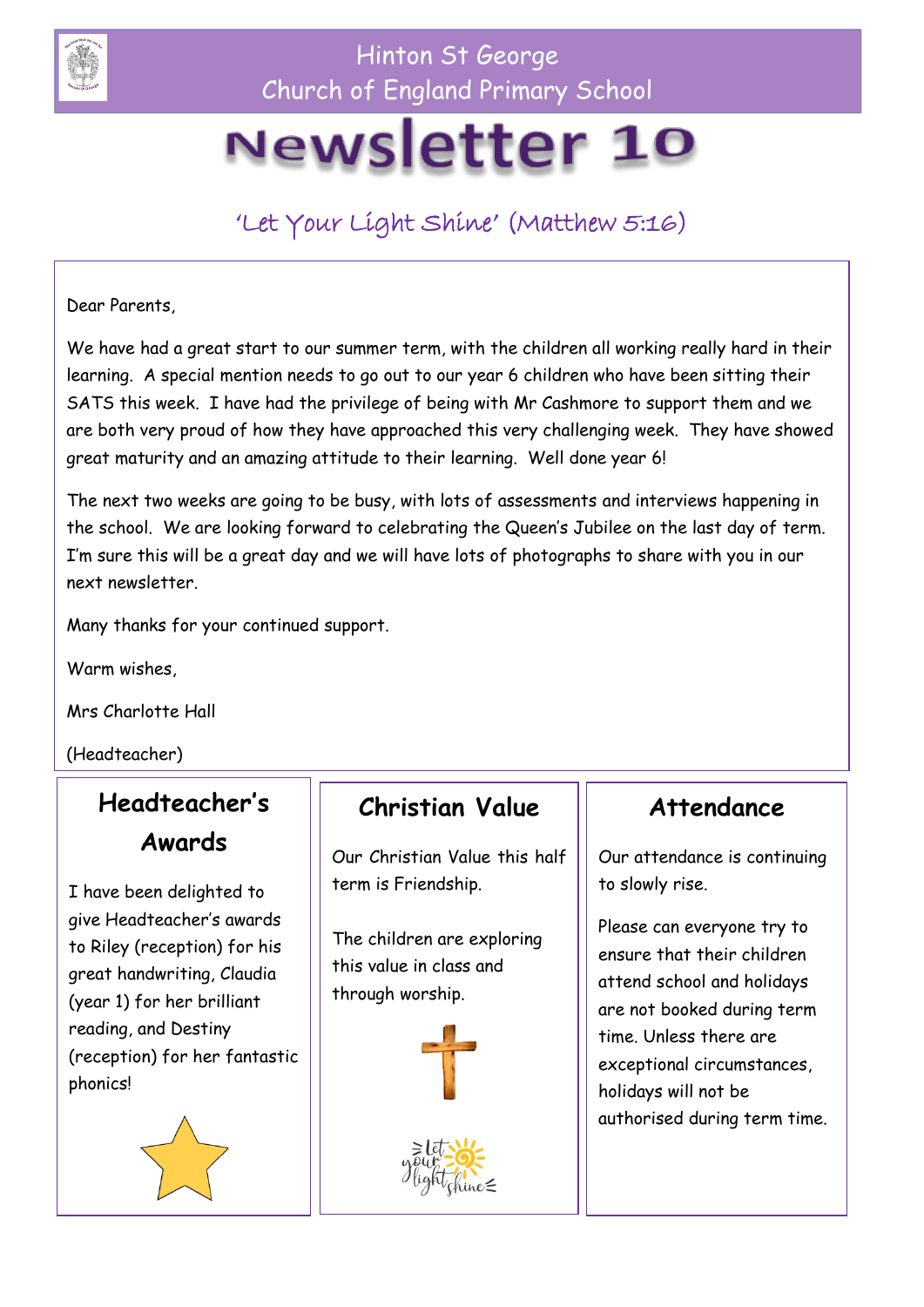

# **Sapling Class Art Work**

In Sapling Class, we have started learning about botanical art. We began the project by finding out what a botanical artist is. We then studied leaves and flowers closely and sketched them, adding annotations and swatches of the colours.

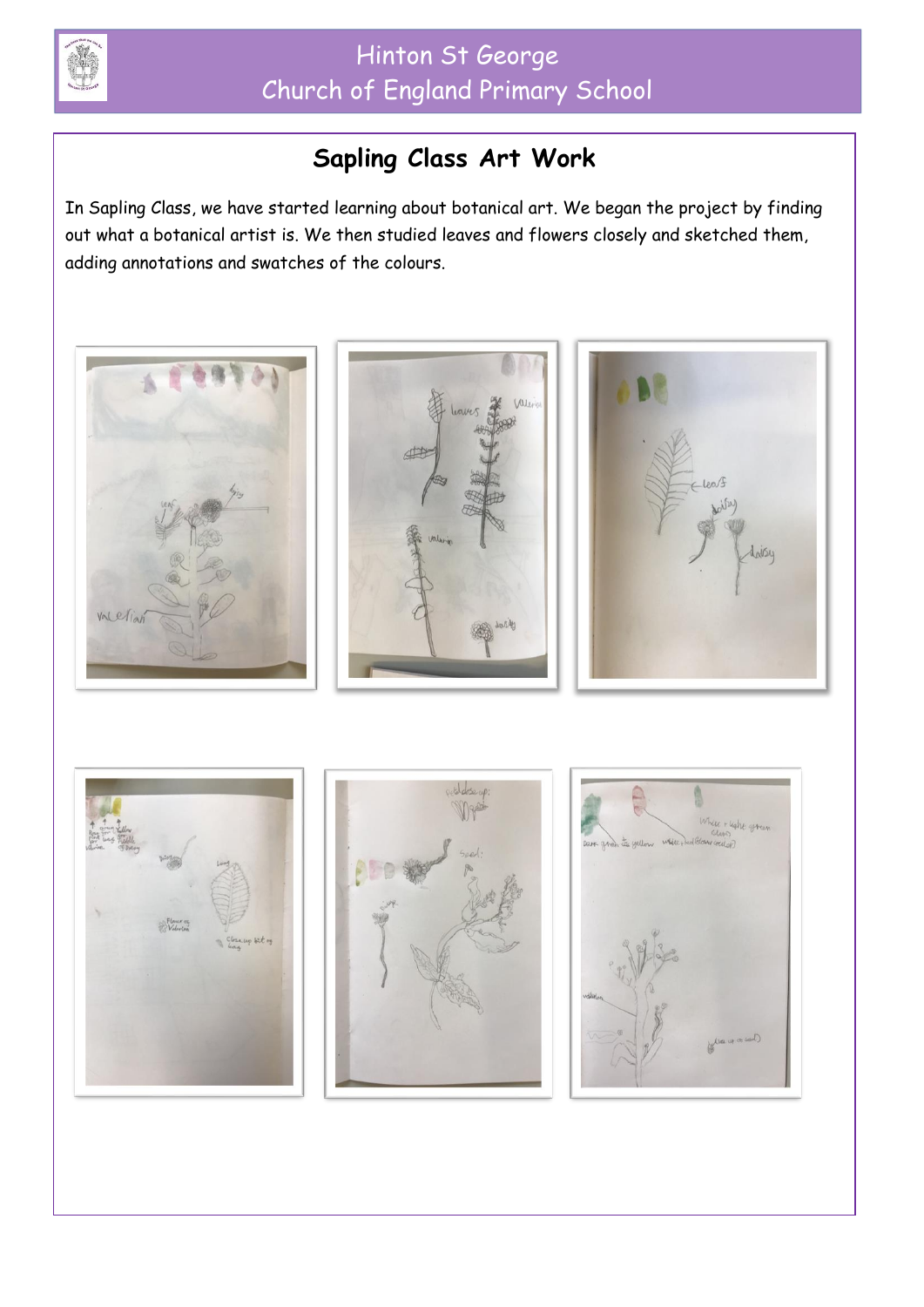

# **St George's Pre-School**

This week, the children have been doing lots of fun maths activities and learning about 'People who help us'.



# **Safeguarding**

If you are worried about the safety of any child, then please speak to one of the following members of staff:

**Mrs Charlotte Hall**, Designated Safeguarding Lead, **Mr James Batchelor,** Deputy Safeguarding Lead, **Mr Adam Cashmore**, Deputy Safeguarding Lead or **Mrs Sarah McEvansoneya**, Governor responsible for Safeguarding.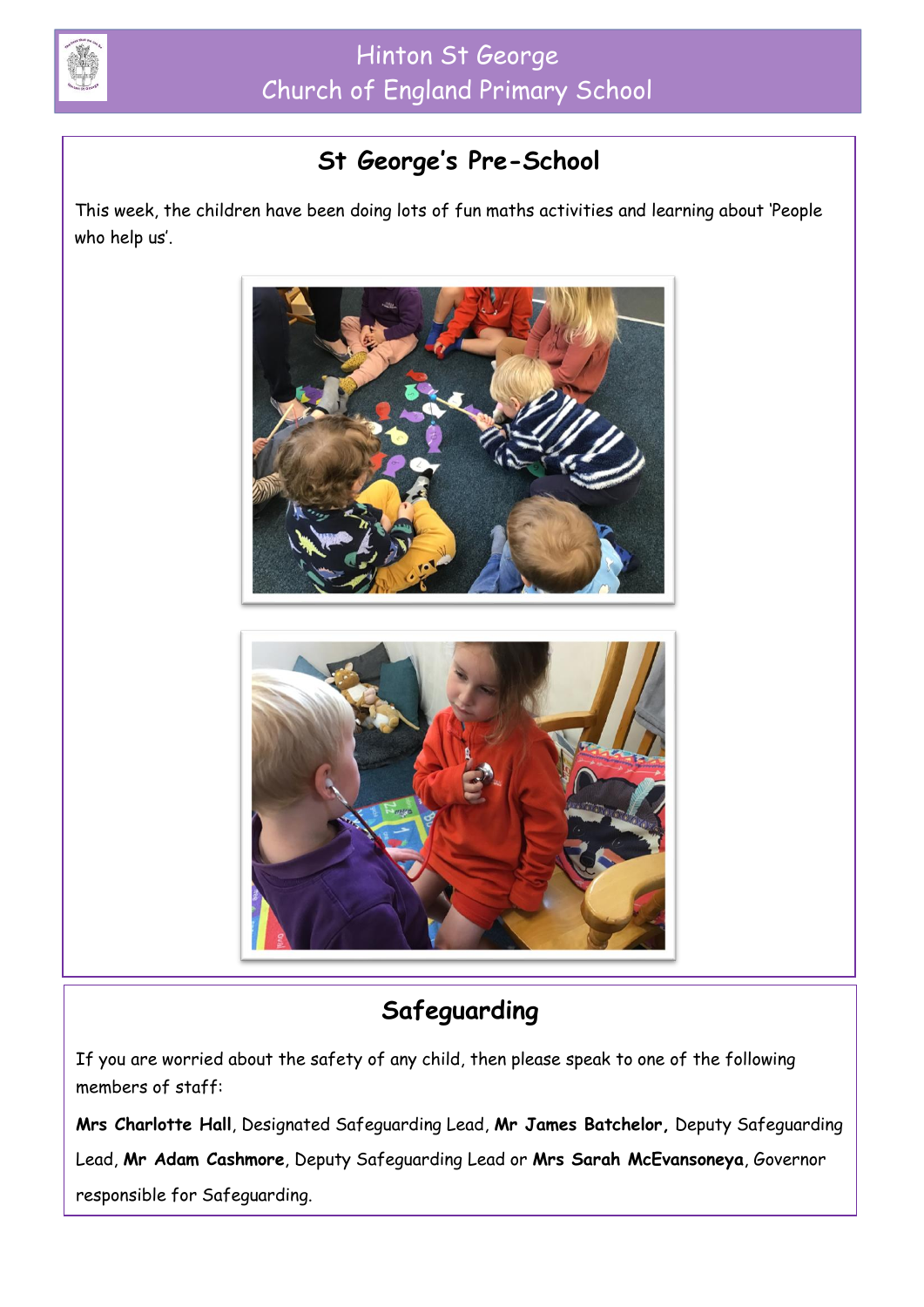

#### **Governors**

Following on from our parent survey in the spring term, it was highlighted that many parents are unsure of who our governors are. There is lots of information on our website regarding the governors, who they are and their roles on the governing body. As parents, you have two representatives on the board, Mrs Jenny Pithers and Mrs Sarah Malik. If you have anything you would like to raise with the governors, these two parents would be a convenient point of contact. However, of course you can contact any of the governors if you wish.

Now restrictions have been relaxed, we would like to look at potentially organising a 'drop-in' session for anyone who would like to get to know the governors a little more. Please let Mrs Hall know if this is something you would be interested in attending. Many thanks.

## **Polite Notice**

Please can everyone driving in and around the village, please be respectful of the resident's safety and property. We have had several of our neighbours raise concerns over the speed of some cars and where people are parking.

Many thanks for your cooperation.